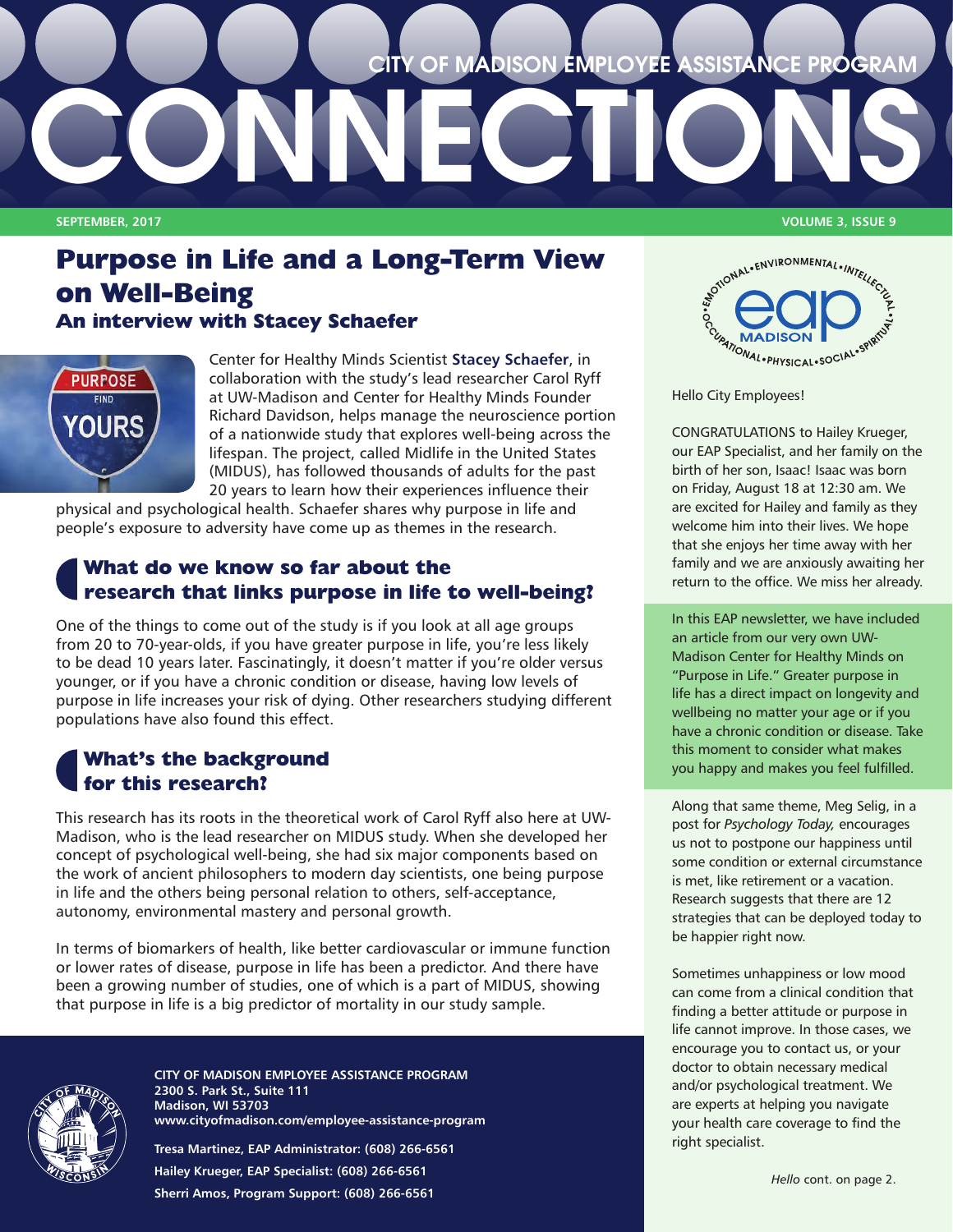## **What's a good example of a person's purpose in life?**

It's really individual. One of the most important theorists as to the importance of finding meaning in life is Victor Frankl, who was a Holocaust concentration camp survivor. He lost his family in the Holocaust, and yet survived and continued his work as a psychiatrist afterwards. His therapeutic approach stressed the importance of finding meaning, even in suffering. I think his survival of both the concentration camp and the loss of his family and continued work helping people is the most profound example possible of someone whose purpose or meaning in life provided resilience to the extreme adversity he experienced.

For me, I have a 7-year-old son who gives me a huge purpose in life in that I need to be here for him. For some people, it can be something as simple as getting older and your children may not need you as much, but you may seek the companionship of a pet. The pet then needs you. Or it could be your career volunteer work, or goal of spreading well-being and kindness, or perhaps you want to make a lot of money. It depends on the person what provides meaning.

## **So purpose in life has some sort of protective property... Have we learned how the brain and body play into the equation?**

It's very early, and we don't have much brain data on this, but what we have found is an interesting relationship between emotional recovery and purpose in life. In the lab, we've used a task that measures eye blink startle, or the magnitude of eye blinks when someone is startled by a loud burst of white noise. The magnitude of eyeblinks varies depending on whether someone is viewing (or recently viewed) positive, neutral, or negative pictures. We use the magnitude of their eyeblink to obtain a measure of their emotional response to the pictures.

What we saw was that purpose in life really didn't predict differences in people's reactions to the unpleasant pictures, but it did after the picture went off. So those people who had greater purpose in life had smaller startle eyeblink responses after the picture was off (and the computer screen was black and the room was dark) than people who had lower purpose in life. Basically, higher purpose in life was associated with smaller startle responses after negative provocations, suggesting those people who have greater purpose in life were able to get over the negative provocation more quickly.



*Hello* cont. from page 1.

According to the International Association for Suicide Prevention, untreated depression can lead to high-risk behaviors and even suicide. Every year, more than 800,000 people die by suicide and up to 25 times as many make a suicide attempt. You truly do not need to look far to find someone whose life has been impacted by suicide. September 10, 2017 is World Suicide Prevention Day. We have included information to increase awareness so that we can all be a part of the solution. We have included specific links to information for First Responders that include a screening tool, and the signs to watch for in young people and in the workplace.

Please know that we are here for you, should you need additional support on any issue that effects your wellbeing and the wellbeing of your family members.

Tresa I Martinez

## **How can we cultivate more purpose in life?**

An Italian group has developed well-being interventions focused on Carol Ryff's theories of well-being, and they are currently testing their intervention's effectiveness. So far, they do appear helpful. Personally, my interpretation is that realizing what gives you meaning and purpose—recognizing it and acknowledging it—is important. If something is really important to you but you ignore it, that can be detrimental. For example, if you believe in the current societal standards of success, but your family is still more important to you than your career, it's really hard for a lot of us to juggle time, to balance work and our families. Working 80 hours a week and trying to "have it all" may not be better off for your family, your health and well-being—or your longevity.

Instead, think about what gives your life meaning. Do what makes you happy or makes you fulfilled, and make sure to save time for it. It may help you to start your day thinking about your purpose in life, or thinking about what gives your life meaning when trying to refocus after a stressful or unpleasant experience.

*Reprinted with permission from The Center for Healthy Minds at the UW-Madison.*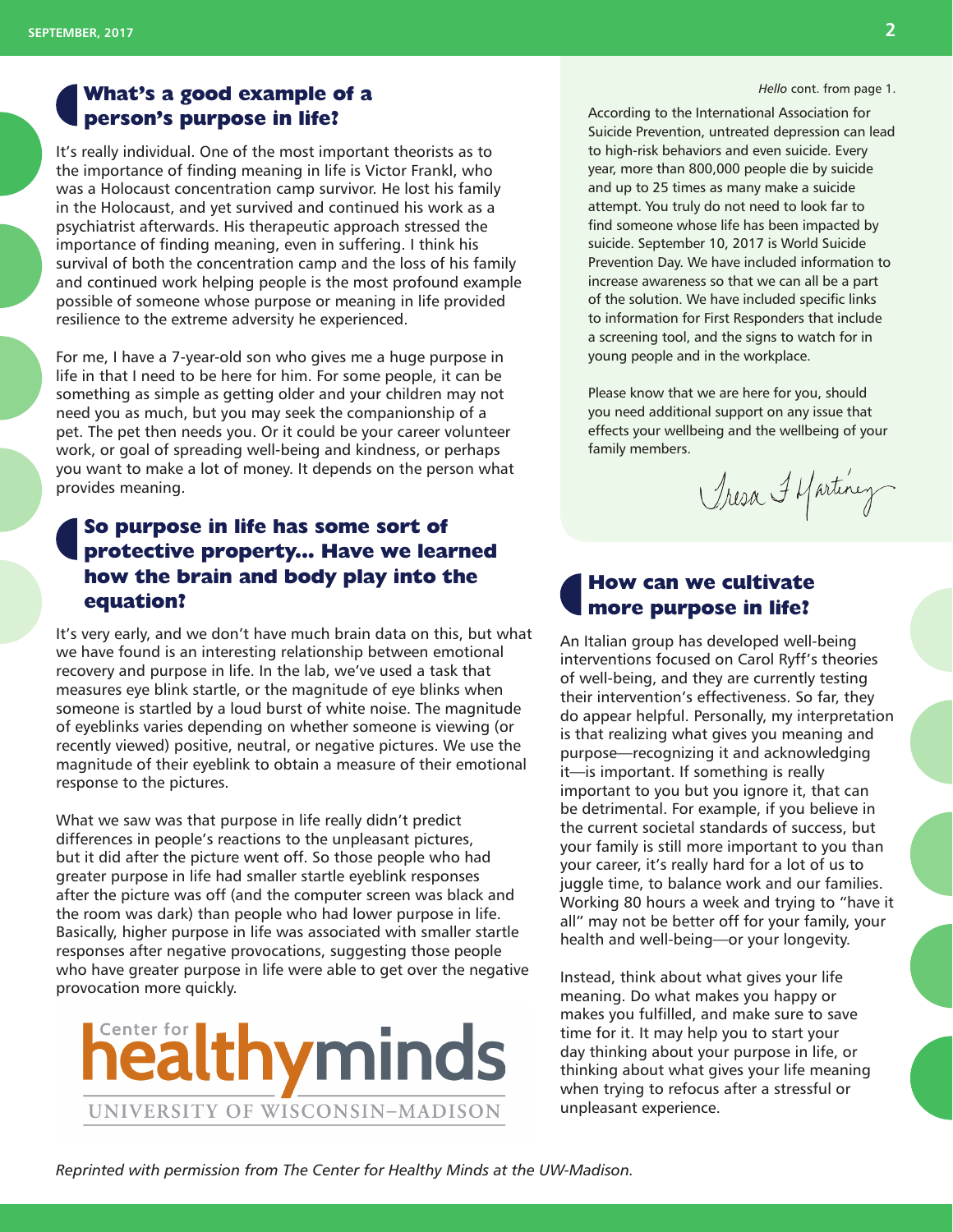# **A Recipe for Misery: I'll Be Happy When . . . Even in tough times, these 12 strategies could bring joy to your heart.**

**[by Meg Selig, PsychologyToday.com](http://www.psychologytoday.com/blog/changepower)**

Are you waiting until your life is problem-free to be happy? If so, you could be waiting for a long, long time like forever.

It's common for all of us to tell ourselves during times of stress, "When I finally have (fill in the blank) or when (fill in the blank) is over, then I can be happy." That first fill-in-the-blank could be "a home of my own, "a committed relationship," or "a better job." That second fill-in-the-blank event could be anything from "the divorce," "the home repair," "the illness," "she stops drinking," or just a particularly busy time.

But the idea that you can't be happy unless and until some condition is met can itself be a huge barrier to happiness. While it is certainly normal to wish that a period of unusual stress would be over, you could be losing a lot of your precious life by giving in to excessive misery and unhappiness. (I would like to clarify that I am talking here about the relatively predictable crises of everyday life, not catastrophic events like Hurricane Harvey. Dealing with trauma is a different process from dealing with stress.)

I'm not suggesting that you fake-happy your way through the day. Not at all. Within your challenging context, I'm suggesting that you find real happiness, if only for a few minutes at a time. (Of course if you are feeling depressed, out of control, traumatized, or suicidal, **[please get help](https://suicidepreventionlifeline.org/)**.)

## **Try these 12 ways to become less miserable—and even happier—right now:**

**1. Recognize the unhappiness you are experiencing.**

Research indicates that accepting your negative feelings will, paradoxically, increase your well-being. Accepting negative feelings such as disappointment, anger, and sadness will also reduce stress. While it is not clear why acceptance of negative feelings is such a potent strategy, previous research has shown that labeling negative feelings—"I'm feeling resentful," "This is sadness"—shifts your feelings from the emotional part of your brain to the thinking part of your brain. Once your "thinker" (the prefrontal cortex) is on board, you can put your feelings in perspective.

**2. Give yourself some compassion.**

Talking kindly to yourself could bring moments of comfort. You may not have many people in your life right now who can give you the deep empathy that you need, but you do have one person—you.

#### **3. Give yourself permission to be happy when it's possible.**

Tell yourself that you don't need to feel guilty for wanting moments of relief, happiness, and joy in your life.

**4. Experience pleasureful and healthy distractions.**

Once you give yourself permission to be happy, you can better allow yourself the experience of small pleasures—a walk, a cup of coffee, a chat with a friend, a visit to the park. Music, books, and films can provide both escape and contentment. Remind yourself that it's OK to have fun even though part of your life may be falling apart.





# **REMOVE BARRIERS**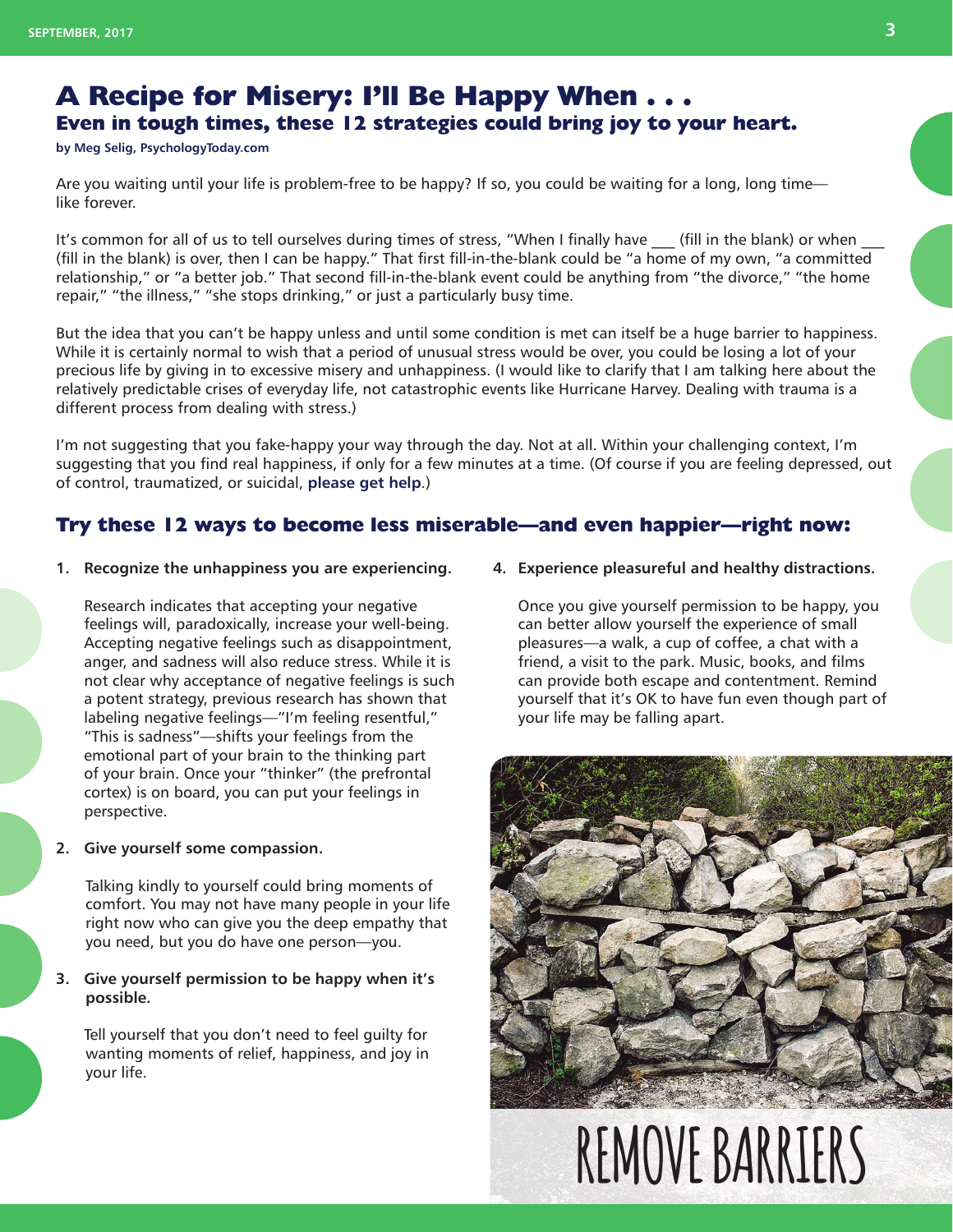**5. Hold tightly to your self-care program**—or start one if you don't have one.

Exercise, eat right, connect with friends, and get plenty of sleep. Resist the "false friends" of overdrinking, over-eating, and the couch-potato life.

#### **6. Seek out creative and meaningful activities.**

Pour your feelings into a hobby or a creative activity. Writing in your journal can help you focus and may even be therapeutic, according to studies by James Pennebaker and associates.

#### **7. Compartmentalize.**

For example, if the source of your unhappiness is work, put your work struggles in the "work compartment" of your brain. Leave them there when you're at home so you can enjoy your home life. When you get back to work, take those work issues out again and deal with them as best you can. Taking a mental break from your troubles may even help you envision new solutions.

#### **8. Realize that everything changes.**

Events change, feelings change. However you feel now, you are likely to feel differently in the future… perhaps even in the next moment. Let "this too shall pass" become your motto.

#### **9. Change one small aspect of your situation.**

Is there a way to make even a tiny change that will improve your life? "Do one thing different," as therapist Bill O'Hanlon said in his book by the same name. Then take another action that will help you. And another . . .

#### **10. Ask for help.**

You may think you are admitting defeat by asking for help. Reframe this destructive idea! Instead, think of yourself as the CEO of your own life (because you are), and delegate some responsibilities to others. Use the time you gain for self-care, fun, and meaningful activities. Find a therapist who can be your ally and sounding-board.

#### 11. **Help others.**

While it may sound odd to suggest to help others when you yourself need help, research shows that helping others will make you happy, among other health benefits. You may also realize that your situation could always be worse—because it could. (If you are already a full-time caregiver, this tactic may not be the best one for you.)

#### 12. **Be grateful for what you can.**

Gratitude is the cousin of happiness.

There are times when searching for happiness could be a way to avoid facing serious problems. For example, if you are unhappy because you are in an abusive and life-threatening relationship, it could be a cop-out to focus on moments of happiness. **[Call a hotline](http://abuseintervention.org/help/help-overview/)** for help and get out when you can!

Some extraordinary people can find happiness even under the harshest conditions. Such individuals amaze and inspire me! For example, poet and author Nina Riggs was diagnosed with metastatic breast cancer. She knew she would die and leave her two young sons behind. Before her death at the age of 39, she was able to tell her husband, "I have to love these days in the same way I love any other."

When you wait for some external event to occur so that you can be happy, you are taking a passive stance toward your own well-being. Remember, you alone have the ultimate responsibility for your own happiness.

© Meg Selig, 2017. Used by permission.

#### **References**

- Whiteman, H. "Embracing negative emotions could boost psychological well-being," *Medical News Today*.
- Pennebaker, JW & Evans, JF (2014). Expressive Writing, Idyll Arbor.
- Selig, M. "How Do Work Breaks Help Your Brain? 5 Surprising Answers," psychologytoday.com
- Selig, M. "Seven Studies Show That Virtue Truly Is Its Own Reward," psychologytoday.com
- Selig, M. "Why Saying Just One Word Can Help You Get a Grip," psychologytoday.com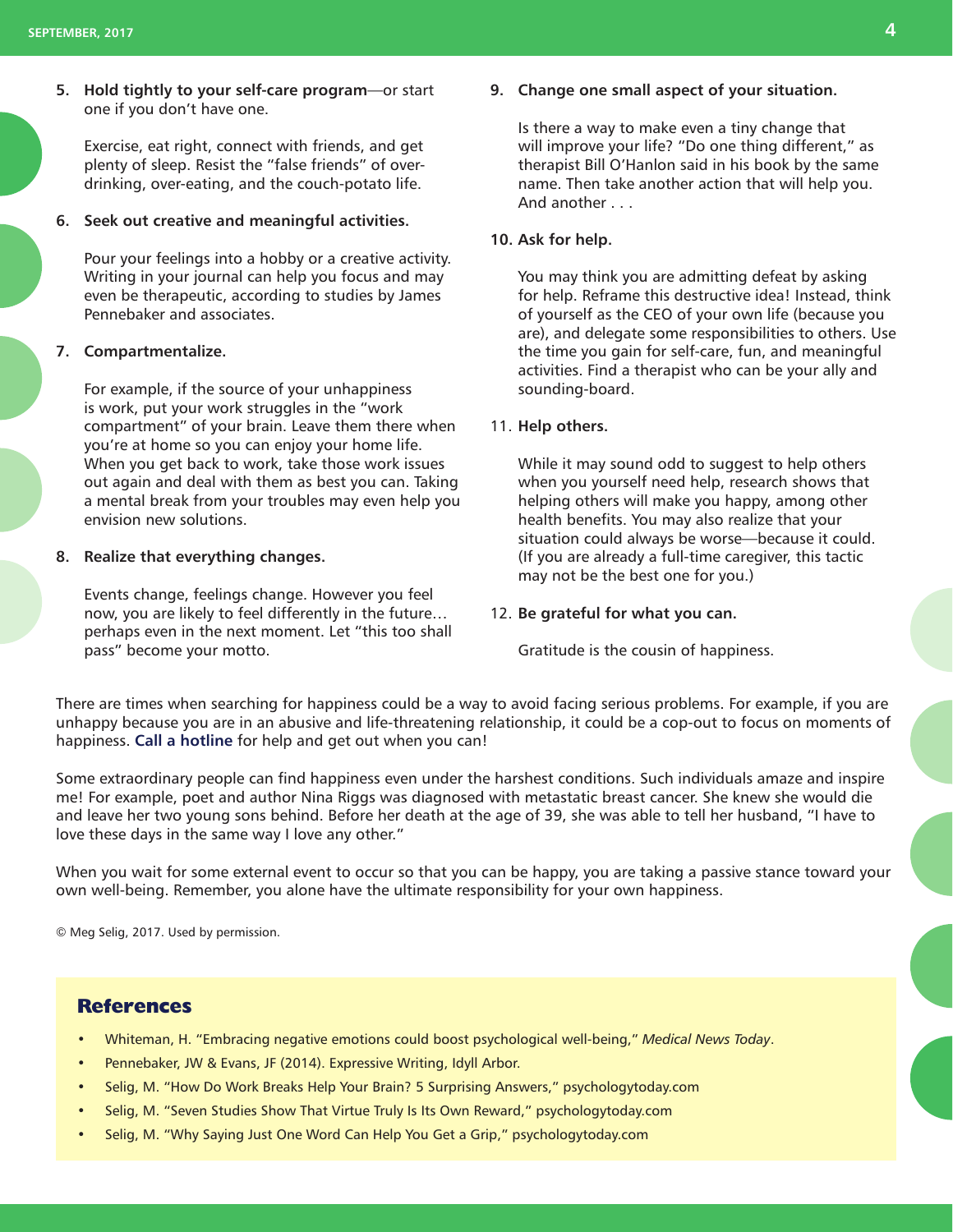

#### O Take a minute, change a life.

Every year, more than 800,000 people die by suicide and up to 25 times as many make a suicide attempt. Behind these statistics are the individual stories of those who have, for many different reasons, questioned the value of their own lives.

Each one of these individuals is part of a community. Some may be well linked in to this community, and have a network of family, friends and work colleagues or school mates. Others may be less well connected, and some may be quite isolated. Regardless of the circumstances, communities have an important role to play in supporting those who are vulnerable.

This sentiment is reflected in the theme of the 2017 World Suicide Prevention Day: 'Take a minute, change a life.' As members of communities, it is our responsibility to look out for those who may be struggling, check in with them, and encourage them to tell their story in their own way and at their own pace. Offering a gentle word of support and listening in a non-judgmental way can make all the difference.

#### **Taking a minute can change a life**

People who have lived through a suicide attempt have much to teach us about how the words and actions of others are important. They often talk movingly about reaching the point where they could see no alternative but to take their own life, and about the days, hours and minutes leading up to this. They often describe realizing that they did not want to die but instead wanted someone to intervene and stop them. Many say that they actively sought someone who would sense their despair and ask them whether they were okay.

Sometimes they say that they made a pact with themselves that if someone did ask if they were okay, they would tell them everything and allow them to intervene. Sadly, they often reflect that no one asked.

The individuals telling these stories are inspirational. Many of them recount reaching the point where they did try to take their own lives, and tell about coming through it. Many of them are now working as advocates for suicide prevention. Almost universally, they say that if someone had taken a minute, the trajectory that they were on could have been interrupted.

Life is precious and sometimes precarious. Taking a minute to reach out to someone – a complete stranger or close family member or friend – can change the course of their life.

## **No one has to have all the answers**

People are often reluctant to intervene, even if they are quite concerned about someone. There are many reasons for this, not least that they fear they will not know what to say. It is important to remember, however, that there is no hard and fast formula. Individuals who have come through an episode of severe suicidal thinking often say that they were not looking for specific advice, but that compassion and empathy from others helped to turn things around for them and point them towards recovery.

Another factor that deters people from starting the conversation is that they worry that they may make the situation worse. Again, this hesitation is understandable; broaching the topic of suicide is difficult and there is a myth that talking about suicide with someone can put the idea into their head or trigger the act.

The evidence suggests that this is not the case. Being caring and listening with a non-judgmental ear are far more likely to reduce distress than exacerbate it.

## **Resources are available**

There are various well-established resources that are designed to equip people to communicate effectively with those who might be vulnerable to suicide. Mental Health First Aid, for example, is premised on the idea that many people know what to do if they encounter someone who has had a physical health emergency, like a heart attack (dial an ambulance, administer cardiopulmonary resuscitation), but feel out of their depth if they are faced with someone experiencing a mental or emotional crisis. Mental Health First Aid teaches a range of skills, including how to provide initial support to someone in these circumstances. There are numerous other examples too; relevant resources can be found on the websites of the **[International Association](https://www.iasp.info/resources)  [for Suicide Prevention](https://www.iasp.info/resources)** and the **[World Health](http://www.who.int)  [Organization](http://www.who.int)**.